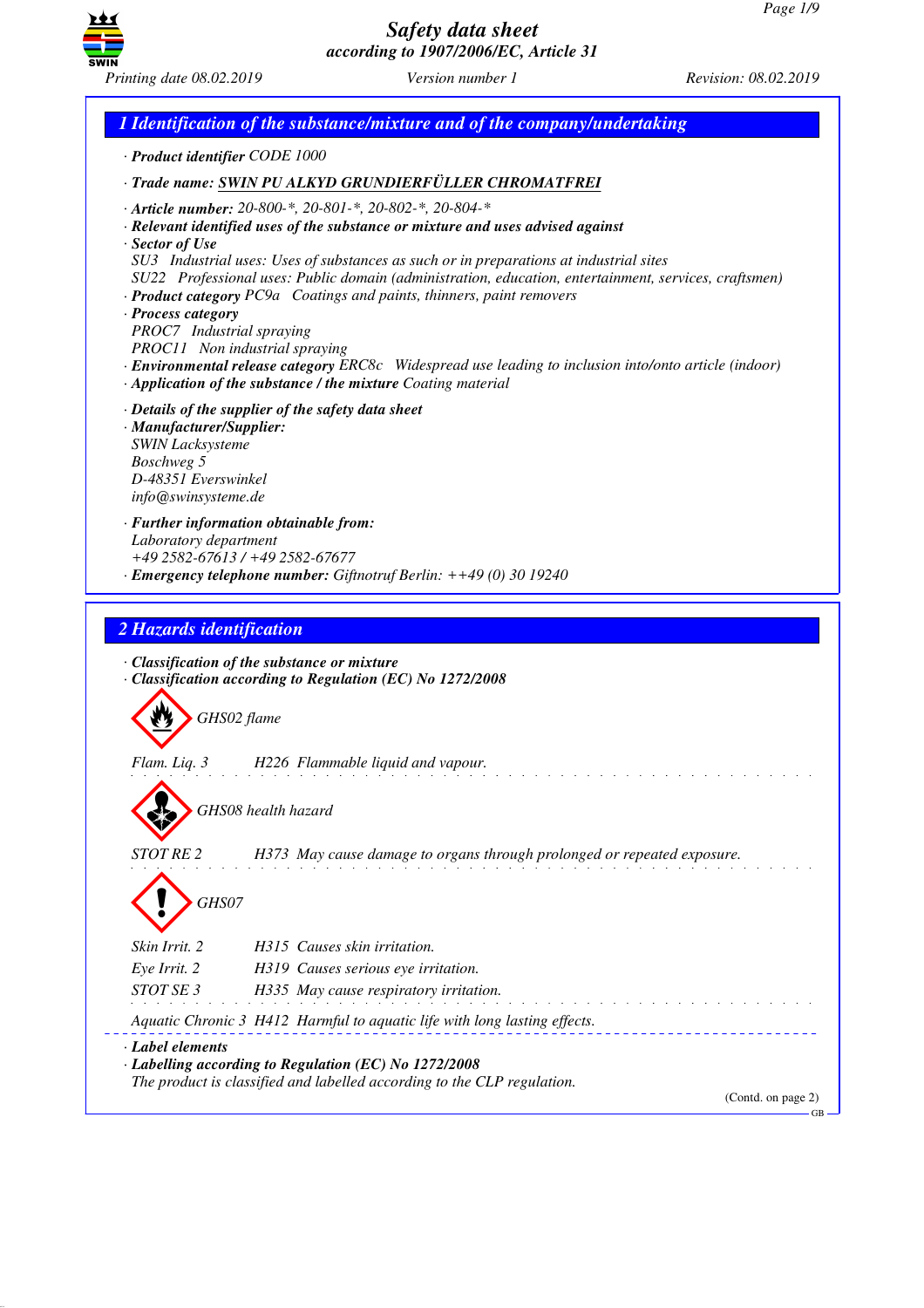

## *Trade name: SWIN PU ALKYD GRUNDIERFÜLLER CHROMATFREI*

| · Hazard pictograms       | (Contd. of page 1)                                                                                                                                 |
|---------------------------|----------------------------------------------------------------------------------------------------------------------------------------------------|
| GHS02                     | GHS07<br>GHS <sub>08</sub>                                                                                                                         |
| · Signal word Warning     |                                                                                                                                                    |
|                           | · Hazard-determining components of labelling:                                                                                                      |
| xylene                    |                                                                                                                                                    |
| · Hazard statements       |                                                                                                                                                    |
|                           | H226 Flammable liquid and vapour.                                                                                                                  |
|                           | H315 Causes skin irritation.                                                                                                                       |
|                           | H319 Causes serious eye irritation.                                                                                                                |
|                           | H335 May cause respiratory irritation.                                                                                                             |
|                           | H373 May cause damage to organs through prolonged or repeated exposure.                                                                            |
|                           | H412 Harmful to aquatic life with long lasting effects.                                                                                            |
|                           | · Precautionary statements                                                                                                                         |
| P <sub>260</sub>          | Do not breathe mist/vapours/spray.                                                                                                                 |
| <i>P271</i>               | Use only outdoors or in a well-ventilated area.                                                                                                    |
| P <sub>280</sub>          | Wear protective gloves/protective clothing/eye protection/face protection.                                                                         |
|                           | P305+P351+P338 IF IN EYES: Rinse cautiously with water for several minutes. Remove contact lenses, if<br>present and easy to do. Continue rinsing. |
| <i>P501</i>               | Dispose of contents/container in accordance with local/regional/national/international<br>regulations.                                             |
| · Additional information: |                                                                                                                                                    |
|                           | Contains cobalt(II) 2-ethylhexanoate. May produce an allergic reaction.                                                                            |
| $\cdot$ Other hazards -   |                                                                                                                                                    |
|                           | · Results of PBT and vPvB assessment                                                                                                               |
|                           |                                                                                                                                                    |

- *· PBT: Not applicable.*
- *· vPvB: Not applicable.*

# *3 Composition/information on ingredients*

*· Chemical characterisation: Mixtures*

*· Description: Mixture of substances listed below with nonhazardous additions.*

#### *· Dangerous components:*

| · Dangerous components:         |                                                                                                                                              |                              |  |
|---------------------------------|----------------------------------------------------------------------------------------------------------------------------------------------|------------------------------|--|
| CAS: 1330-20-7                  | xylene                                                                                                                                       | $10 - 25\%$                  |  |
| EINECS: 215-535-7               | B Flam. Liq. 3, H226; STOT RE 2, H373; Asp. Tox. 1,                                                                                          |                              |  |
| Reg.nr.: 01-2119488216-32-XXXX  | $\hat{H}$ 304; $\langle \cdot \rangle$ Acute Tox. 4, $\hat{H}$ 312; Acute Tox. 4, H332; Skin                                                 |                              |  |
|                                 | Irrit. 2, H315; Eye Irrit. 2, H319; STOT SE 3, H335                                                                                          |                              |  |
| CAS: 123-86-4                   | n-butyl acetate                                                                                                                              | $2.5 - 10\%$                 |  |
| EINECS: 204-658-1               | $\circledast$ Flam. Liq. 3, H226; $\circledast$ STOT SE 3, H336                                                                              |                              |  |
| Reg.nr.: 01-2119485493-29-XXXX  |                                                                                                                                              |                              |  |
| EC number: 918-668-5            | Hydocarbons, C9-C15, Aromatics                                                                                                               | $2.5 - 10\%$                 |  |
| Reg.nr.: 01-02119455851-35-XXXX | $\circledast$ Flam. Liq. 3, H226; $\circledast$ Asp. Tox. 1, H304; $\circledast$ Aquatic Chronic 2, H411; $\circledast$ STOT SE 3, H335-H336 |                              |  |
|                                 |                                                                                                                                              |                              |  |
| CAS: 100-41-4                   | ethylbenzene                                                                                                                                 | $2.5 - 10\%$                 |  |
| EINECS: 202-849-4               | ◈ Flam. Liq. 2, H225; ♦ STOT RE 2, H373; Asp. Tox. 1,                                                                                        |                              |  |
| Reg.nr.: 01-2119892111-44-XXXX  | $H304$ , $\Diamond$ Acute Tox. 4, H332                                                                                                       |                              |  |
| CAS: 85203-81-2                 | Hexansäure, 2-Ethyl-, Zinksalz, basisch                                                                                                      | $\overline{\mathcal{L}}$ .5% |  |
| Reg.nr.: 01-2119979093-30-XXXX  | $\otimes$ Repr. 2, H361d; $\otimes$ Skin Irrit. 2, H315; Eye Irrit. 2,                                                                       |                              |  |
|                                 | H319; Aquatic Chronic 3, H412                                                                                                                |                              |  |
| CAS: 136-52-7                   | $\mathit{cobalt}(II)$ 2-ethylhexanoate                                                                                                       | $\mathcal{L}2.5\%$           |  |
| EINECS: 205-250-6               | $\leftrightarrow$ Repr. 2, H361f; $\leftrightarrow$ Aquatic Acute 1, H400; Aquatic                                                           |                              |  |
| Reg.nr.: 01-2119524678-29-XXXX  | Chronic 1, H410, $\overline{Q}$ Eye Irrit. 2, H319; Skin Sens. 1A, H317                                                                      |                              |  |
|                                 |                                                                                                                                              | (Contd. on page 3)           |  |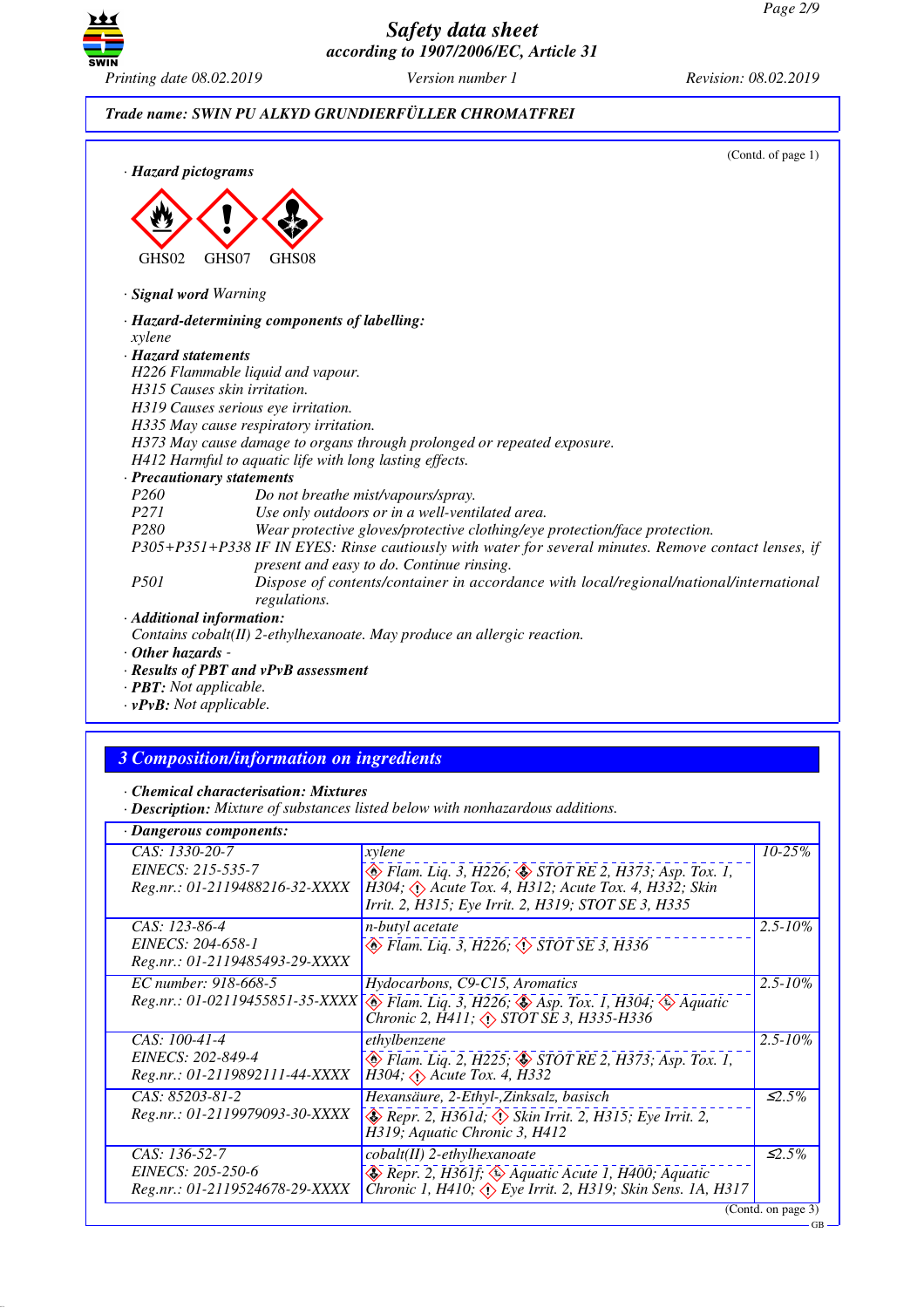

### *Trade name: SWIN PU ALKYD GRUNDIERFÜLLER CHROMATFREI*

(Contd. of page 2)

*· Additional information: For the wording of the listed hazard phrases refer to section 16.*

### *4 First aid measures*

- *· Description of first aid measures*
- *· General information: Personal protection for the First Aider.*
- *· After inhalation:*
- *Supply fresh air.*
- *Seek medical treatment in case of complaints.*
- *· After skin contact:*
- *Immediately wash with water and soap and rinse thoroughly. If skin irritation continues, consult a doctor.*
- *· After eye contact:*
- *Rinse opened eye for several minutes under running water. If symptoms persist, consult a doctor.*
- *· After swallowing: Do not induce vomiting; call for medical help immediately.*
- *· Information for doctor:*
- *· Most important symptoms and effects, both acute and delayed No further relevant information available.*
- *· Indication of any immediate medical attention and special treatment needed No further relevant information available.*

### *5 Firefighting measures*

- *· Extinguishing media*
- *· Suitable extinguishing agents:*
- *CO2, powder or water spray. Fight larger fires with water spray or alcohol resistant foam.*
- *· For safety reasons unsuitable extinguishing agents: Water with full jet*
- *· Special hazards arising from the substance or mixture No further relevant information available.*
- *· Advice for firefighters*
- *· Protective equipment: Mouth respiratory protective device.*

## *6 Accidental release measures*

- *· Personal precautions, protective equipment and emergency procedures Wear protective equipment. Keep unprotected persons away. Ensure adequate ventilation*
- *· Environmental precautions: Do not allow to enter sewers/ surface or ground water.*
- *· Methods and material for containment and cleaning up: Absorb with liquid-binding material (sand, diatomite, acid binders, universal binders, sawdust). Dispose contaminated material as waste according to item 13.*
- *· Reference to other sections See Section 7 for information on safe handling. See Section 8 for information on personal protection equipment.*

## *7 Handling and storage*

#### *· Handling:*

- *· Precautions for safe handling*
- *Ensure good ventilation/exhaustion at the workplace. Restrict the quantity stored at the work place.*
- *· Information about fire and explosion protection: Fumes can combine with air to form an explosive mixture. Flammable gas-air mixtures may form in empty receptacles. Keep ignition sources away - Do not smoke. Use explosion-proof apparatus / fittings and spark-proof tools.*

(Contd. on page 4)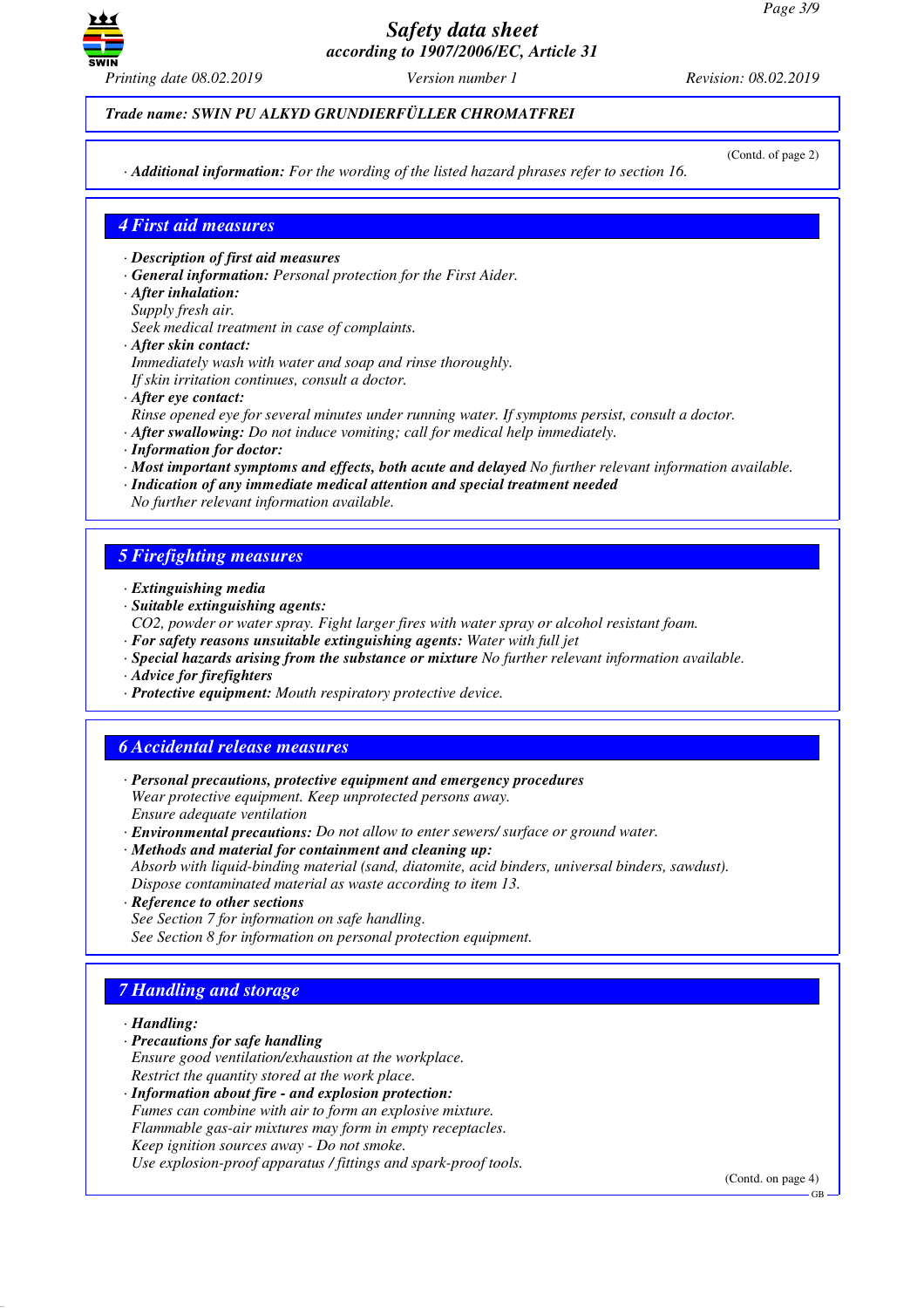

*Printing date 08.02.2019 Version number 1 Revision: 08.02.2019*

### *Trade name: SWIN PU ALKYD GRUNDIERFÜLLER CHROMATFREI*

(Contd. of page 3)

*Protect against electrostatic charges.*

- *· Conditions for safe storage, including any incompatibilities*
- *· Storage:*
- *· Requirements to be met by storerooms and receptacles: Provide solvent resistant, sealed floor.*
- *Suitable material for receptacles and pipes: steel or stainless steel.*
- *· Information about storage in one common storage facility: Not required.*
- *· Further information about storage conditions: Keep container tightly sealed.*
- *· Specific end use(s) No further relevant information available.*

### *8 Exposure controls/personal protection*

- *· Additional information about design of technical facilities: No further data; see item 7.*
- *· Control parameters*

#### *· Ingredients with limit values that require monitoring at the workplace:*

*123-86-4 n-butyl acetate*

*WEL Short-term value: 966 mg/m³, 200 ppm*

*Long-term value: 724 mg/m³, 150 ppm*

## *100-41-4 ethylbenzene*

*WEL Short-term value: 552 mg/m³, 125 ppm Long-term value: 441 mg/m³, 100 ppm Sk*

*· Additional information: The lists valid during the making were used as basis.*

#### *· Exposure controls*

- *· Personal protective equipment:*
- *· General protective and hygienic measures:*

*Keep away from foodstuffs, beverages and feed. Immediately remove all soiled and contaminated clothing Wash hands before breaks and at the end of work. Do not inhale gases / fumes / aerosols. Avoid contact with the eyes and skin.*

#### *· Respiratory protection:*

*Use suitable respiratory protective device in case of insufficient ventilation.*

*In case of brief exposure or low pollution use respiratory filter device. In case of intensive or longer exposure use self-contained respiratory protective device.*

- *Filter A2/P2*
- *· Protection of hands:*
- *Only use chemical-protective gloves with CE-labelling of category III.*



\_S*Protective gloves*

*Preventive skin protection by use of skin-protecting agents is recommended.*

### *· Material of gloves*

*The selection of the suitable gloves does not only depend on the material, but also on further marks of quality and varies from manufacturer to manufacturer. As the product is a preparation of several substances, the resistance of the glove material can not be exactly calculated in advance and has therefore to be checked prior to the application.*

*As protection from splashes gloves made of the following materials are suitable: Nitrile rubber (Ansell Sol-Vex®)*

*Recommended thickness of the material:* ≥ *0.4 mm*

- *· Penetration time of glove material*
- *Value for the permeation: Level*  $\leq$  *I*

(Contd. on page 5)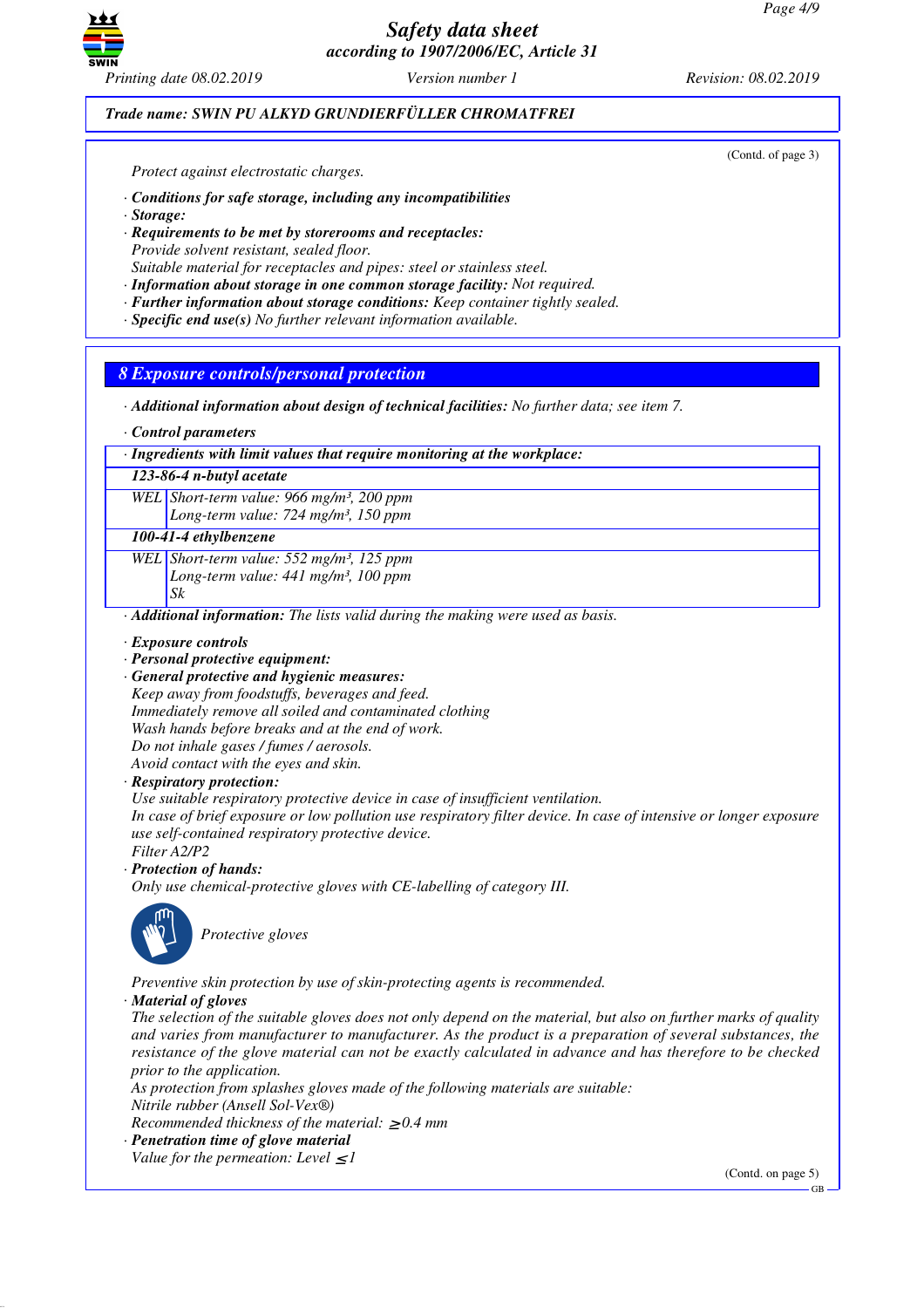

## *Trade name: SWIN PU ALKYD GRUNDIERFÜLLER CHROMATFREI*

(Contd. of page 4)

*The exact break through time has to be found out by the manufacturer of the protective gloves and has to be observed.*

- *· For the permanent contact => 480 minutes gloves made of the following materials are suitable: HPPE-laminatet film (Ansell Barrier®)*
- *· Eye protection:*



\_R*Tightly sealed goggles*

*· Body protection:*

*Protective clothing, anti-static (TYVEK® CLASSIC PLUS) Safety shoes/boots, antstatic*

| <b>9 Physical and chemical properties</b>               |                                                                                                 |
|---------------------------------------------------------|-------------------------------------------------------------------------------------------------|
| · Information on basic physical and chemical properties |                                                                                                 |
| · General Information                                   |                                                                                                 |
| $\cdot$ Appearance:                                     |                                                                                                 |
| Form:                                                   | Fluid                                                                                           |
| Colour:                                                 | According to product specification                                                              |
| $\cdot$ Odour:                                          | Aromatic                                                                                        |
| · Odour threshold:                                      | Not determined.                                                                                 |
| $\cdot$ pH-value                                        | Not applicable.                                                                                 |
| · Change in condition                                   |                                                                                                 |
| Melting point/freezing point:                           | Undetermined.                                                                                   |
| Initial boiling point and boiling range: $124 °C$       |                                                                                                 |
| · Flash point:                                          | $23 - 60$ °C                                                                                    |
| · Flammability (solid, gas):                            | Not applicable.                                                                                 |
| · Ignition temperature:                                 | 370 $\degree$ C                                                                                 |
| $\cdot$ Decomposition temperature:                      | Not determined.                                                                                 |
| $\cdot$ Auto-ignition temperature:                      | Product is not selfigniting.                                                                    |
| $\cdot$ Explosive properties:                           | Product is not explosive. However, formation of explosive air/<br>vapour mixtures are possible. |
| · Explosion limits:                                     |                                                                                                 |
| Lower:                                                  | $1.1$ Vol %                                                                                     |
| <b>Upper:</b>                                           | $7$ Vol $%$                                                                                     |
| $\cdot$ Vapour pressure at 20 °C:                       | $6.7$ $hPa$                                                                                     |
| · Relative density                                      | Not determined.                                                                                 |
| · Vapour density                                        | Not determined.                                                                                 |
| $\cdot$ Evaporation rate                                | Not determined.                                                                                 |
| · Solubility in / Miscibility with                      |                                                                                                 |
| water:                                                  | Not miscible or difficult to mix.                                                               |
| · Partition coefficient: n-octanol/water:               | Not determined.                                                                                 |
| · Viscosity:                                            |                                                                                                 |
| Dynamic:                                                | Not determined.                                                                                 |
| Kinematic at 20 $^{\circ}$ C:                           | 110 s (DIN 53211/4)                                                                             |
| $\cdot$ Other information                               | No further relevant information available.                                                      |

(Contd. on page 6)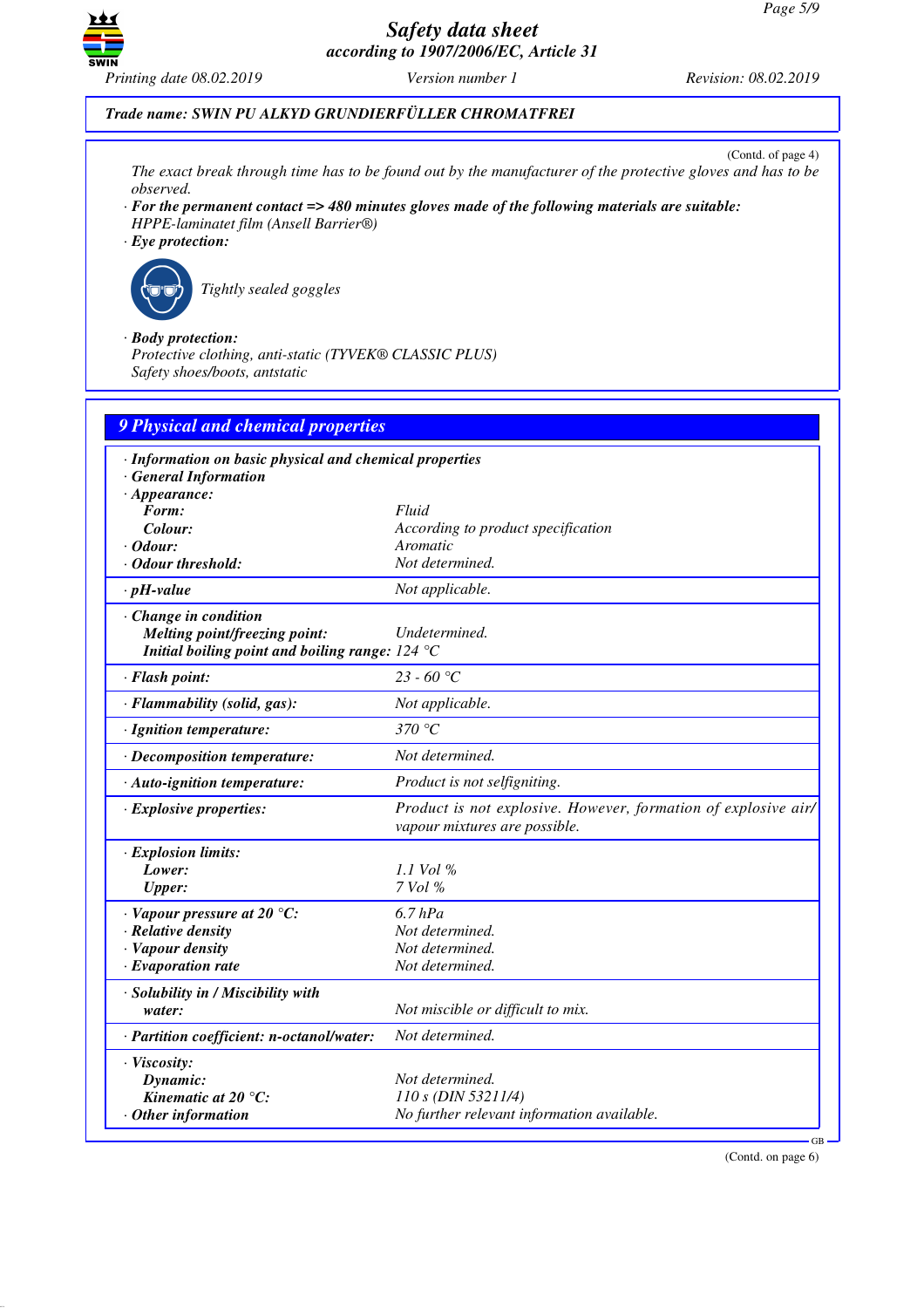

## *Trade name: SWIN PU ALKYD GRUNDIERFÜLLER CHROMATFREI*

(Contd. of page 5)

## *10 Stability and reactivity*

- *· Reactivity No further relevant information available.*
- *· Chemical stability*
- *· Thermal decomposition / conditions to be avoided: No decomposition if used according to specifications.*
- *· Possibility of hazardous reactions No dangerous reactions known.*
- *· Conditions to avoid No further relevant information available.*
- *· Incompatible materials: No further relevant information available.*
- *· Hazardous decomposition products: No dangerous decomposition products known.*

### *11 Toxicological information*

- *· Information on toxicological effects*
- *· Acute toxicity Based on available data, the classification criteria are not met.*
- *· LD/LC50 values relevant for classification:*

*1330-20-7 xylene*

*Oral LD50 4,300 mg/kg (rat)*

*Dermal LD50 2,000 mg/kg (rabbit)*

- *· Primary irritant effect:*
- *· Skin corrosion/irritation*
- *Causes skin irritation.*
- *· Serious eye damage/irritation*
- *Causes serious eye irritation.*
- *· Respiratory or skin sensitisation Based on available data, the classification criteria are not met.*
- *· CMR effects (carcinogenity, mutagenicity and toxicity for reproduction)*
- *· Germ cell mutagenicity Based on available data, the classification criteria are not met.*
- *· Carcinogenicity Based on available data, the classification criteria are not met.*
- *· Reproductive toxicity Based on available data, the classification criteria are not met.*
- *· STOT-single exposure*
- *May cause respiratory irritation.*
- *· STOT-repeated exposure*
- *May cause damage to organs through prolonged or repeated exposure.*
- *· Aspiration hazard Based on available data, the classification criteria are not met.*

## *12 Ecological information*

*· Toxicity*

- *· Aquatic toxicity: No further relevant information available.*
- *· Persistence and degradability No further relevant information available.*
- *· Behaviour in environmental systems:*
- *· Bioaccumulative potential No further relevant information available.*
- *· Mobility in soil No further relevant information available.*
- *· Ecotoxical effects:*
- *· Remark: Harmful to fish*
- *· Additional ecological information:*
- *· General notes:*
- *Water hazard class 2 (German Regulation) (Self-assessment): hazardous for water Do not allow product to reach ground water, water course or sewage system.*
- *Harmful to aquatic organisms*
- *· Results of PBT and vPvB assessment*
- *· PBT: Not applicable.*
- *· vPvB: Not applicable.*
- *· Other adverse effects No further relevant information available.*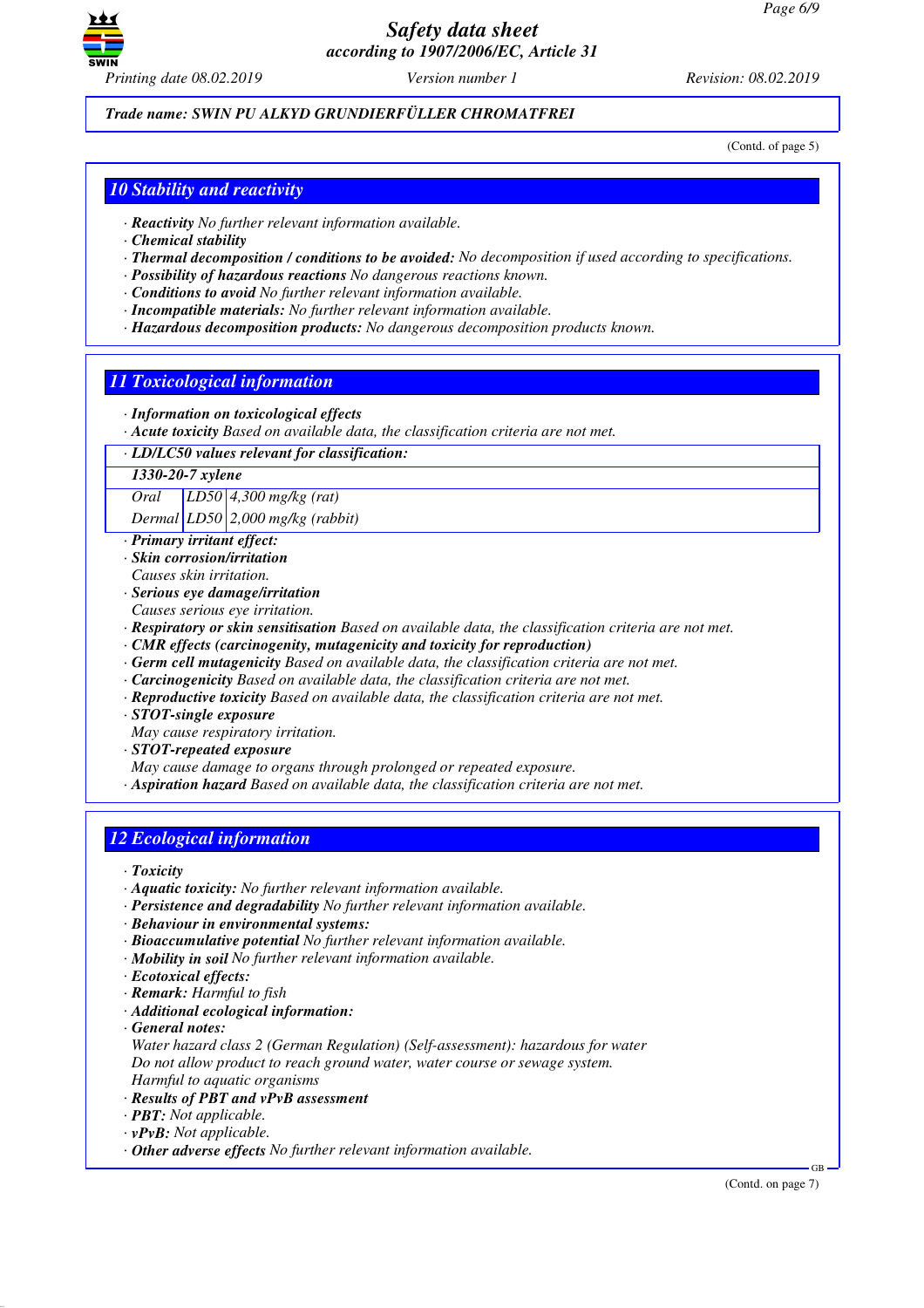

## *Trade name: SWIN PU ALKYD GRUNDIERFÜLLER CHROMATFREI*

(Contd. of page 6)

GB

|  |  | <b>13 Disposal considerations</b> |
|--|--|-----------------------------------|
|  |  |                                   |

- *· Waste treatment methods*
- *· Recommendation*

*Must not be disposed together with household garbage. Do not allow product to reach sewage system.*

| $\cdot$ European waste catalogue |                                                                                                                                                                                     |  |  |
|----------------------------------|-------------------------------------------------------------------------------------------------------------------------------------------------------------------------------------|--|--|
|                                  | 08 00 00   WASTES FROM THE MANUFACTURE, FORMULATION, SUPPLY AND USE (MFSU) OF<br>COATINGS (PAINTS, VARNISHES AND VITREOUS ENAMELS), ADHESIVES, SEALANTS<br><b>AND PRINTING INKS</b> |  |  |
| 08 01 00                         | wastes from MFSU and removal of paint and varnish                                                                                                                                   |  |  |
|                                  | 08 01 11* waste paint and varnish containing organic solvents or other hazardous substances                                                                                         |  |  |
|                                  |                                                                                                                                                                                     |  |  |

### *· Uncleaned packaging:*

*15 00 00: WASTE PACKAGING; ABSORBENTS, WIPING CLOTHS, FILTER MATERIALS AND PROTECTIVE CLOTHING NOT OTHERWISE SPECIFIED*

*15 01 00: packaging (including separately collected municipal packaging waste)*

*15 01 10\*: packaging containing residues of or contaminated by dangerous substances*

*· Recommendation: Disposal must be made according to official regulations.*

| $\cdot$ UN-Number                                                       |                                                                                         |
|-------------------------------------------------------------------------|-----------------------------------------------------------------------------------------|
| $\cdot$ ADR, ADN, IMDG                                                  | not regulated                                                                           |
| $\cdot$ IATA                                                            | <b>UN1263</b>                                                                           |
|                                                                         |                                                                                         |
| · UN proper shipping name<br>· ADR, ADN, IMDG                           | not regulated                                                                           |
| $\cdot$ IATA                                                            | <b>PAINT</b>                                                                            |
| · Transport hazard class(es)                                            |                                                                                         |
| · ADR, ADN, IMDG                                                        |                                                                                         |
| $\cdot$ Class                                                           | not regulated                                                                           |
| $\cdot$ IATA                                                            |                                                                                         |
| $\cdot$ Class<br>· Label                                                | 3 Flammable liquids.<br>3                                                               |
| · Packing group                                                         |                                                                                         |
| $\cdot$ ADR, IMDG                                                       | not regulated                                                                           |
| ·IATA                                                                   | III                                                                                     |
| · Environmental hazards:                                                |                                                                                         |
| $\cdot$ Marine pollutant:                                               | N <sub>o</sub>                                                                          |
| · Special precautions for user                                          | Not applicable.                                                                         |
| · Transport in bulk according to Annex II of Marpol<br>and the IBC Code | Not applicable.                                                                         |
| · Transport/Additional information:                                     |                                                                                         |
| $-$ ADR                                                                 |                                                                                         |
| $\cdot$ Remarks:                                                        | No dangerous goods in containers of 450 litres max.<br>capacity acc. to ADR 2.2.3.1.5.1 |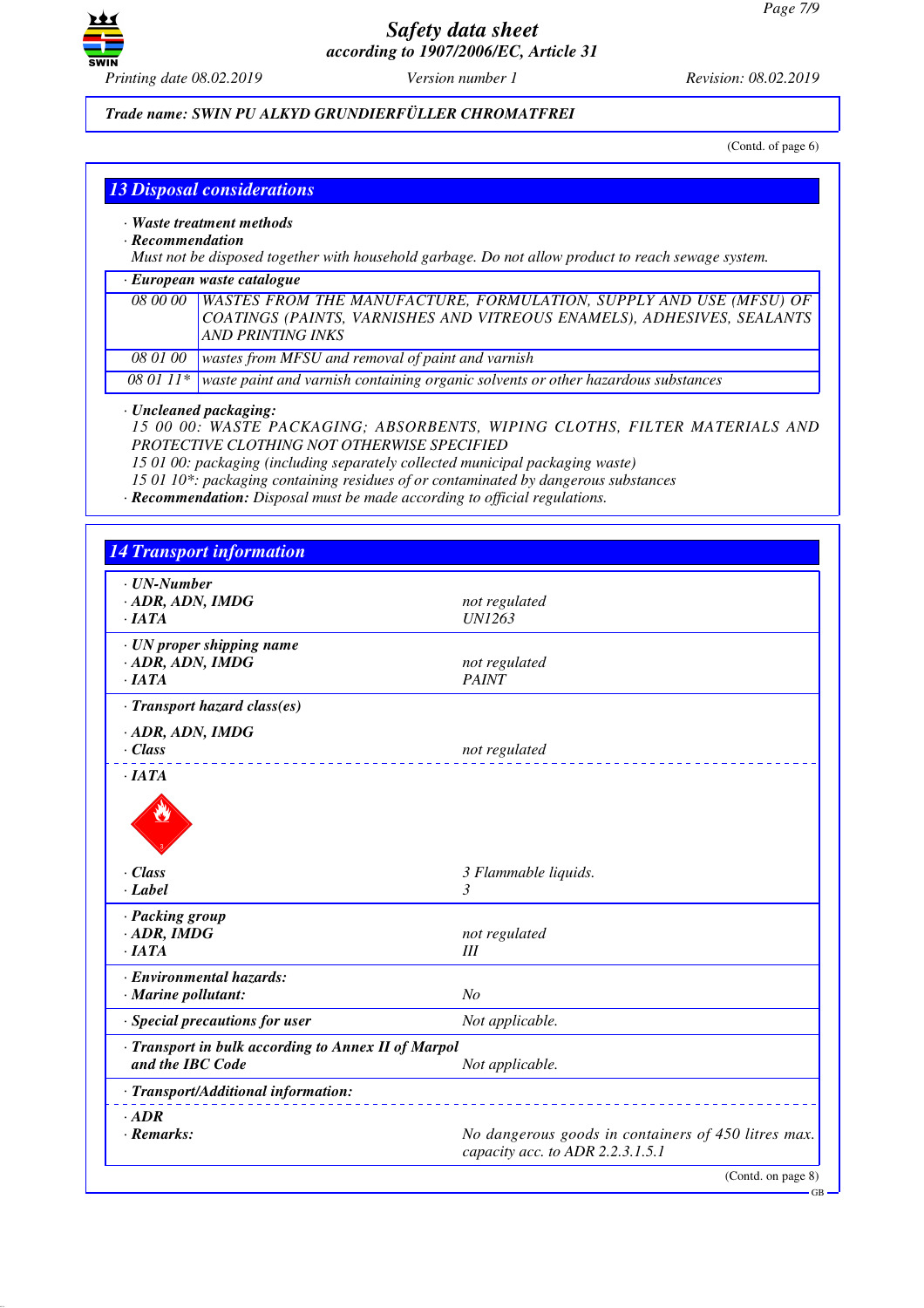

*Trade name: SWIN PU ALKYD GRUNDIERFÜLLER CHROMATFREI*

(Contd. of page 7)

- *· IMDG*
	-

*· Remarks: No dangerous goods in containers of 30 litres max. capacitiy acc. to IMDG 2.2.3.1.5*

*· UN "Model Regulation": not regulated*

## *15 Regulatory information*

*· Safety, health and environmental regulations/legislation specific for the substance or mixture*

- *· Directive 2012/18/EU*
- *· Named dangerous substances ANNEX I None of the ingredients is listed.*
- *· Seveso category P5c FLAMMABLE LIQUIDS*
- *· Qualifying quantity (tonnes) for the application of lower-tier requirements 5,000 t*
- *· Qualifying quantity (tonnes) for the application of upper-tier requirements 50,000 t*
- *· REGULATION (EC) No 1907/2006 ANNEX XVII Conditions of restriction: 3*
- *· Chemical safety assessment: A Chemical Safety Assessment has not been carried out.*

## *16 Other information*

*This information is based on our present knowledge. However, this shall not constitute a guarantee for any specific product features and shall not establish a legally valid contractual relationship.*

#### *· Relevant phrases*

- *H225 Highly flammable liquid and vapour.*
- *H226 Flammable liquid and vapour.*
- *H304 May be fatal if swallowed and enters airways.*
- *H312 Harmful in contact with skin.*
- *H315 Causes skin irritation.*
- *H317 May cause an allergic skin reaction.*
- *H319 Causes serious eye irritation.*
- *H332 Harmful if inhaled.*
- *H335 May cause respiratory irritation.*
- *H336 May cause drowsiness or dizziness.*
- *H361d Suspected of damaging the unborn child.*
- *H361f Suspected of damaging fertility.*
- *H373 May cause damage to organs through prolonged or repeated exposure.*
- *H400 Very toxic to aquatic life.*
- *H410 Very toxic to aquatic life with long lasting effects.*
- *H411 Toxic to aquatic life with long lasting effects.*
- *H412 Harmful to aquatic life with long lasting effects.*

#### *· Department issuing SDS: -*

*· Contact: -* 

#### *· Abbreviations and acronyms:*

*ADR: Accord européen sur le transport des marchandises dangereuses par Route (European Agreement concerning the International Carriage of Dangerous Goods by Road) IMDG: International Maritime Code for Dangerous Goods IATA: International Air Transport Association GHS: Globally Harmonised System of Classification and Labelling of Chemicals EINECS: European Inventory of Existing Commercial Chemical Substances*

- *ELINCS: European List of Notified Chemical Substances*
- *CAS: Chemical Abstracts Service (division of the American Chemical Society) LC50: Lethal concentration, 50 percent*
- *LD50: Lethal dose, 50 percent*
- *PBT: Persistent, Bioaccumulative and Toxic vPvB: very Persistent and very Bioaccumulative*
- *Flam. Liq. 2: Flammable liquids Category 2*
- *Flam. Liq. 3: Flammable liquids Category 3*
- *Acute Tox. 4: Acute toxicity Category 4*
- *Skin Irrit. 2: Skin corrosion/irritation Category 2*

(Contd. on page 9)